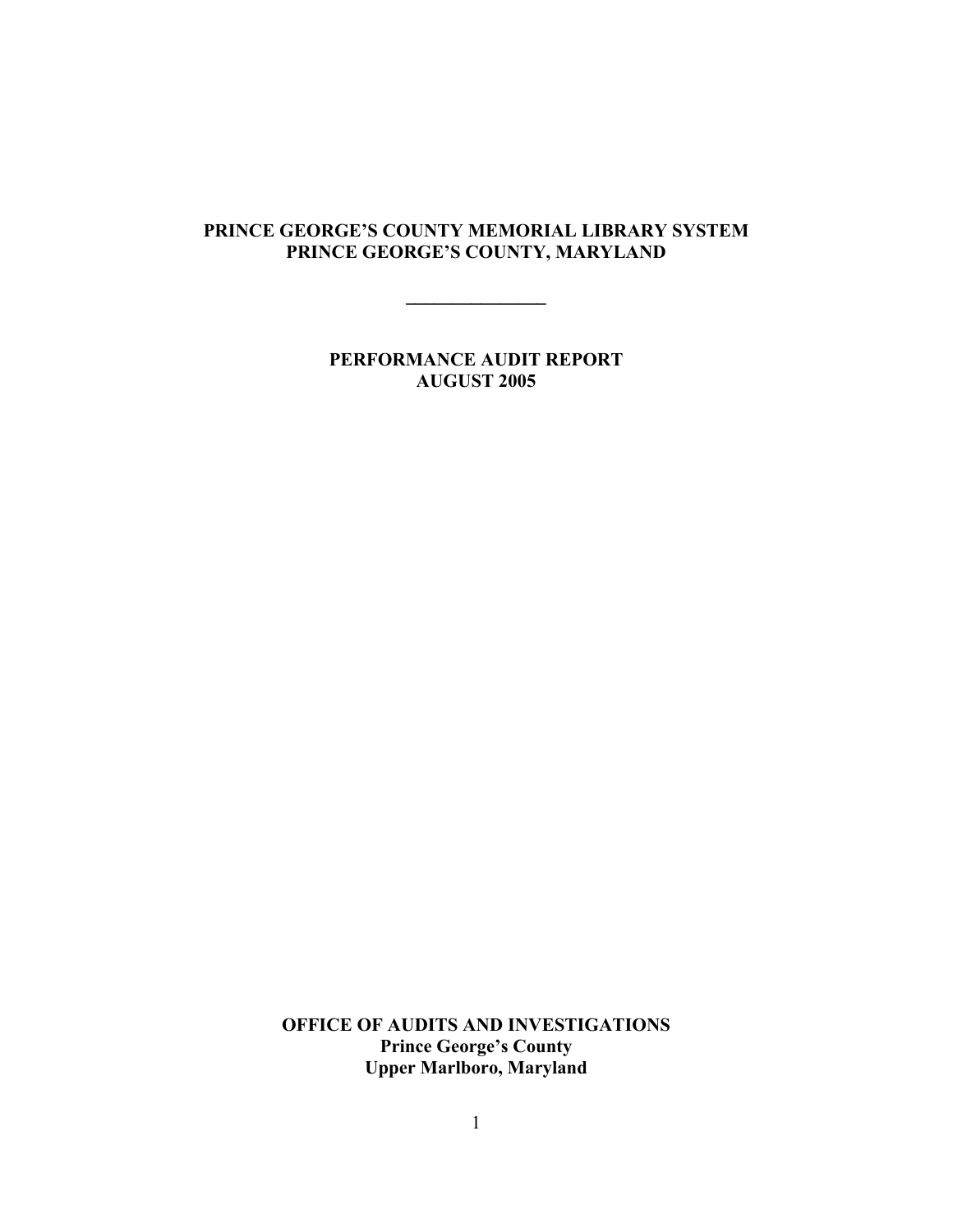# The County Council and County Executive Of Prince George's County, Maryland

 We have conducted a performance audit of the Prince George's County Memorial Library System in accordance with the requirements of Article III, Section 313, of the Charter of Prince George's County, Maryland. Our report is submitted herewith. The scope of the audit and our findings, comments, and recommendations are summarized on the following page.

 Successful implementation of some of the recommendations that appear in this report will require action by the Board of Library Trustees, as well as staff of the Prince George's County Memorial Library System.

 We have discussed the contents of this report with appropriate personnel of the Library System and wish to express our sincere gratitude to them for the cooperation and assistance extended to us during the course of this engagement.

> David H. Van Dyke, CPA County Auditor

 Lawrence E. Cain, Jr. Staff Auditor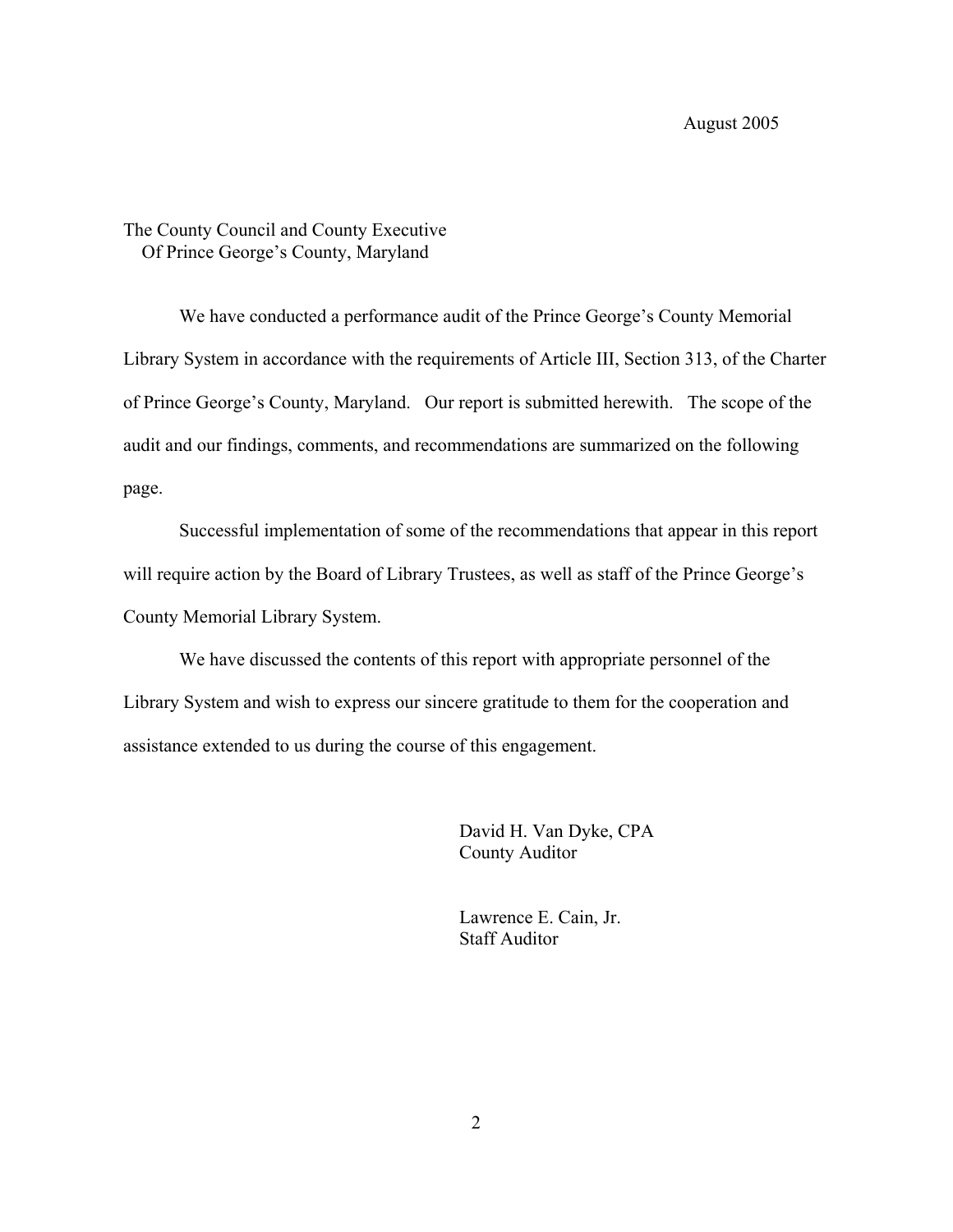# **TABLE OF CONTENTS**

# **PAGE**

| Letter of Transmittal |  |
|-----------------------|--|
|                       |  |
|                       |  |
|                       |  |
|                       |  |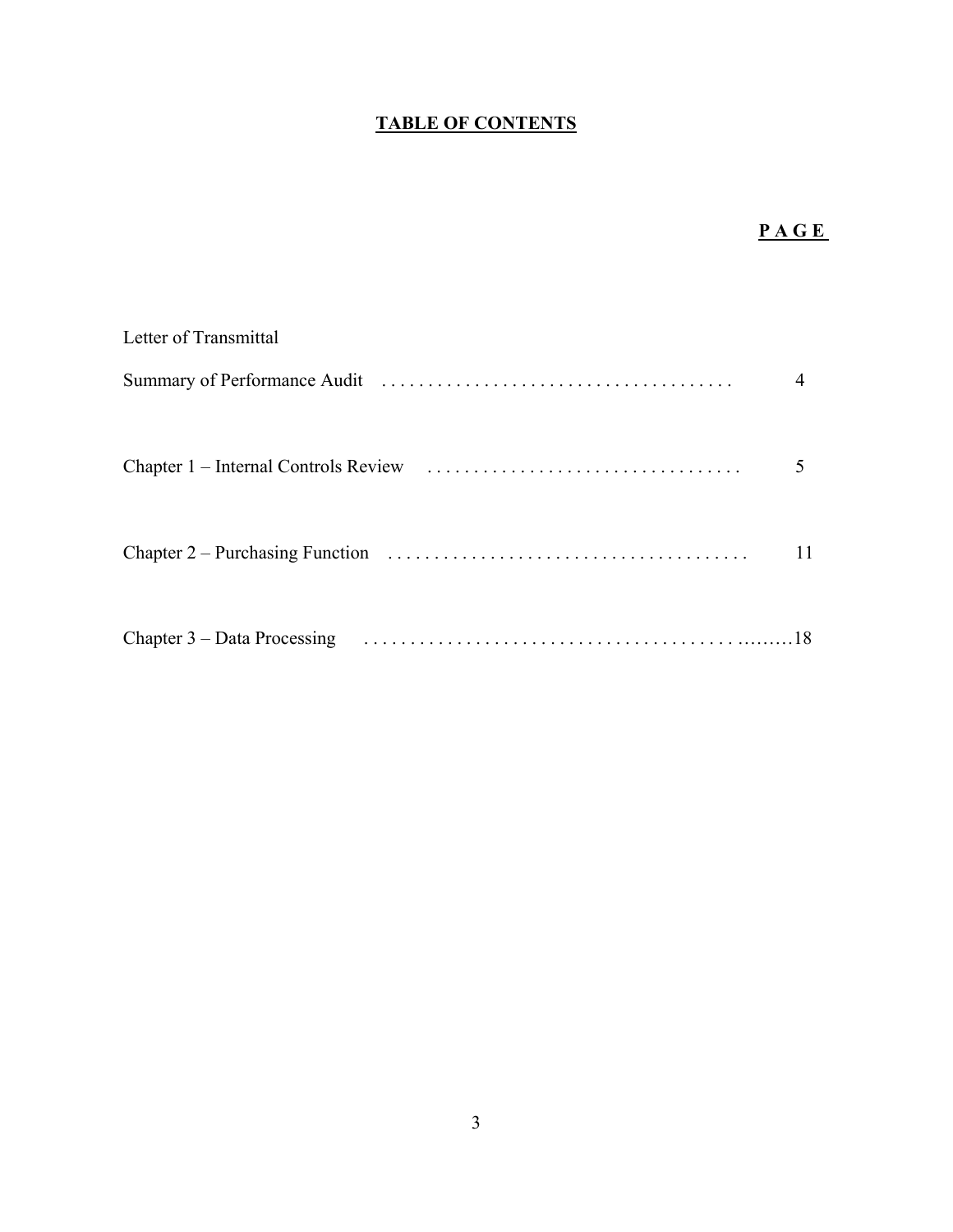### PRINCE GEORGE'S COUNTY MEMORIAL LIBRARY SYSTEM

### SUMMARY OF PERFORMANCE AUDIT

## AUGUST 2005

 The Office of Audits and Investigations performed an audit of the Memorial Library System in accordance with the County Code. In the performance of our audit, we reviewed the internal controls over fine and fee collections and daily cash operations. We also reviewed purchasing procedures and records, the purchasing process and the data processing function. The major areas of concern addressed in our report are:

- Cash register operation should be limited to one employee or as few as possible, and the cash register key should be maintained by the branch supervisor or an alternate.
- Cash register voids should be properly recorded, accounted for and initialed.
- Cash Reports should be completed accurately and reviewed for accuracy and completeness.
- All cash overages and shortages should be adequately explained and investigated.
- A Library System staff member independent of the receipt or cash handling should verify all revenues collected to deposit amounts.
- Cash receipts need to be submitted timely.
- Cash Reports should be reconciled by the Branch Managers to financial reports provided by the Library System's Finance Office
- Another Library System staff member should be trained in performing the purchasing function to assist in the purchasing activities.
- Purchasing duties and financial processing steps for purchasing need to be segregated.
- Dollar thresholds need to be established for verbal and written quotes.
- Blanket purchase orders need to be supported by new quotes when renewed and supported by formal documents.
- Specific services contracts should be supported by formal written agreements or contracts.
- Written procedures needed regarding year-end purchases including year-end purchasing deadlines.
- Data processing written procedures need revised regarding the allowable uses of personal computers, confidentiality of data files, backing up files, and the frequency of changing passwords.
- Another Library staff member should be trained on maintaining the Library System's computer hardware and software applications.

 We wish to thank the Memorial Library System staff for their assistance and cooperation. We are available to provide assistance in implementing the recommendations contained in this report, or in any other area where the Agency may have concerns or questions.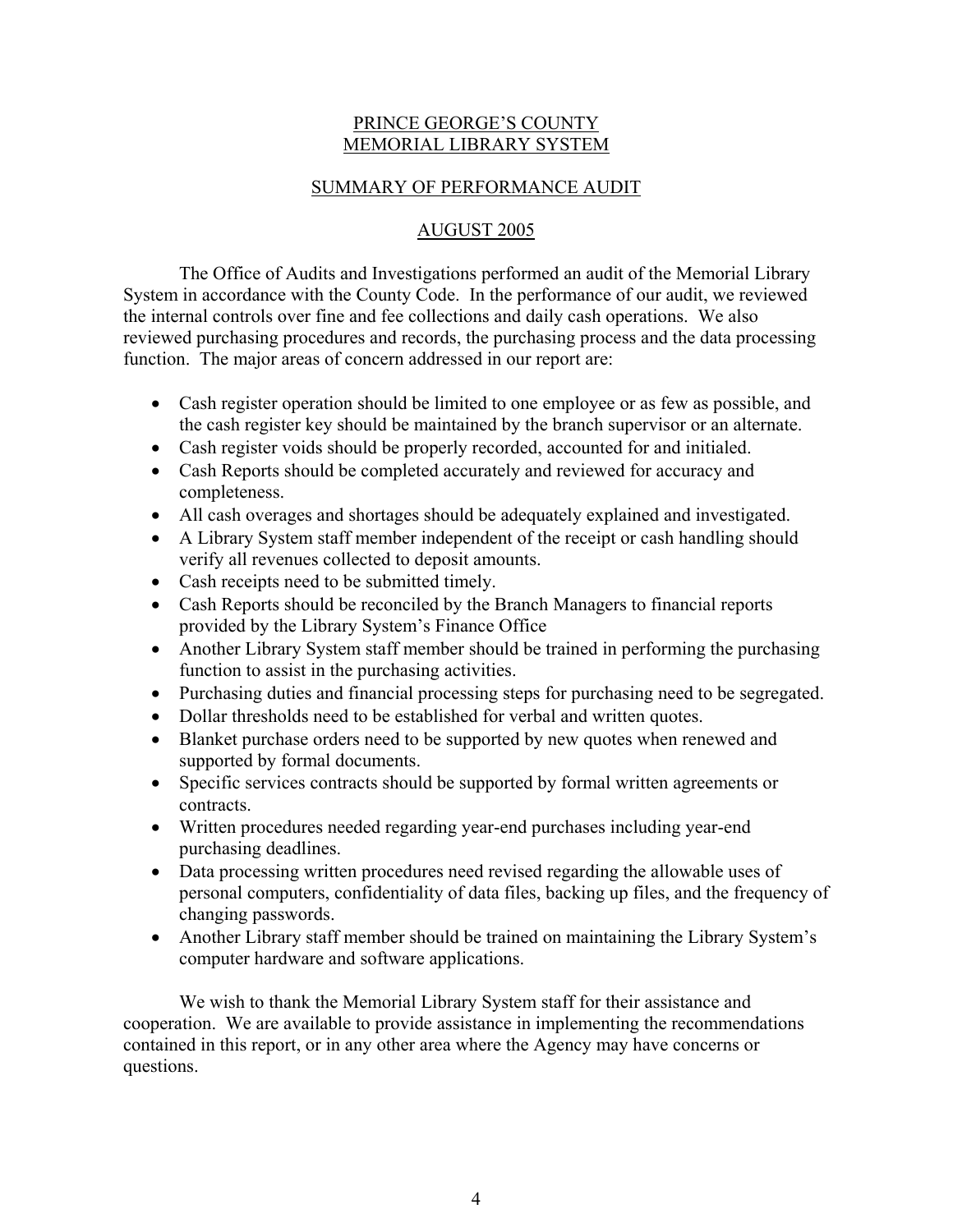#### **CHAPTER 1**

#### **INTERNAL CONTROLS REVIEW**

#### **INTRODUCTION AND SCOPE**

 The Prince George's County Memorial Library System (Library System) is responsible for implementing and maintaining controls over fine and fee collections, and daily cash operations for the County's eighteen public library branches.

 Library branches receive monies for book and video rentals, fines, book sales, library cards and other fees. Cash registers are used to track monies collected at the library branches. Cash Report forms are used to record monies received by the library branches and to categorize the receipts by transaction type. The Cash Reports and monies are forwarded to the Library System's Finance Office where deposit slips are prepared and monies are deposited at the bank. During fiscal years 2002 and 2003, the Library System collected approximately \$741,000 and \$848,000 in fines and fees, respectively.

 During our audit, we reviewed the Library System's internal controls related to fine and fee collections. We also reviewed the daily cash operations procedures. We noted certain areas where improvements were needed to procedures and controls.

#### **FINDINGS, COMMENTS AND RECOMMENDATIONS**

#### Cash Register Use

 During our prior audit of the Library System, we found that the number of employees permitted to operate the cash register had not been limited to one employee or as few as possible. During our current audit, we visited nine library branches and found the number of

5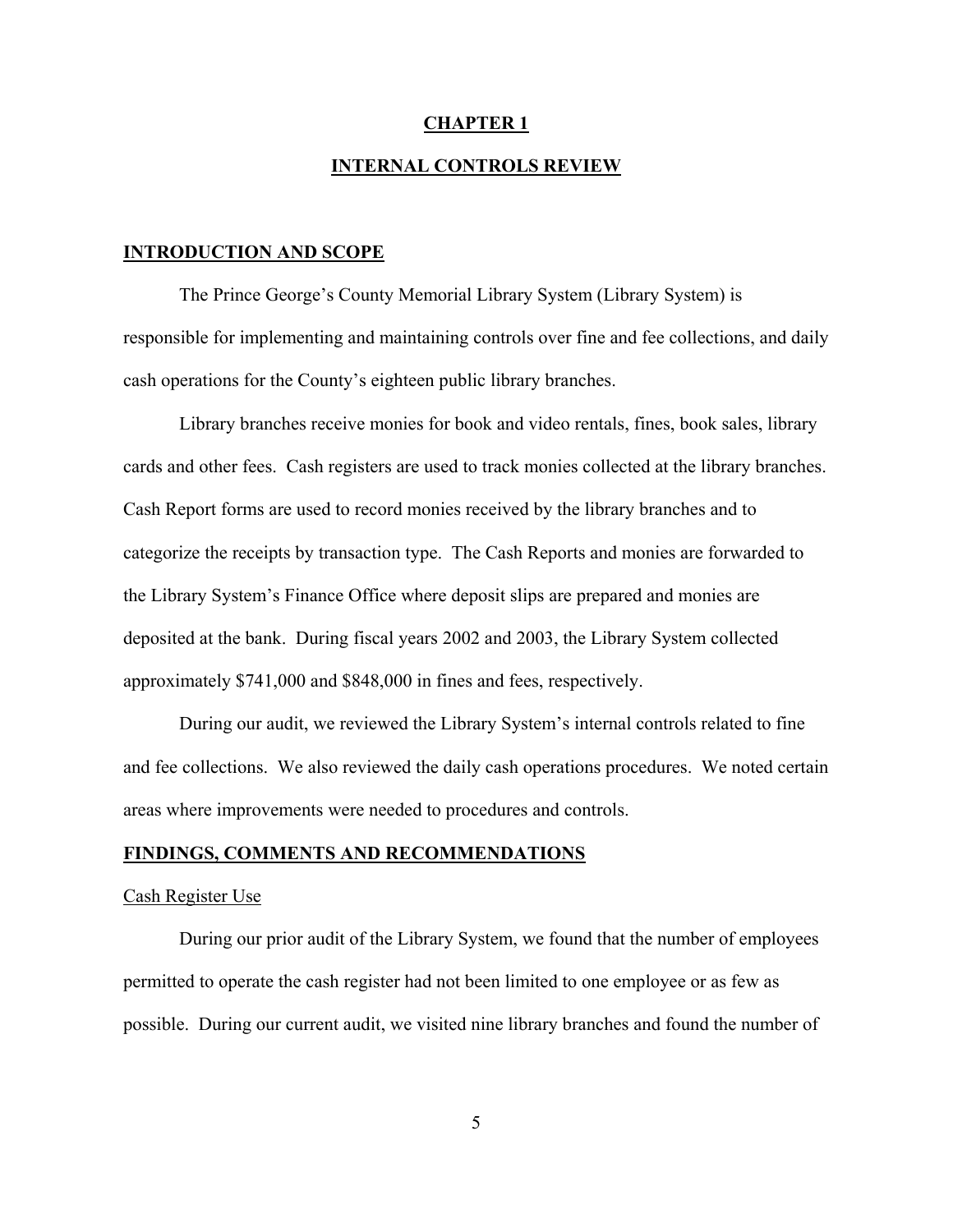employees permitted to operate the cash register had not been limited as recommended in our previous audit report. At one library branch, we noted 18 employees were authorized to operate the cash register. At other library branches, we found as many as 12 employees, respectively, were authorized to operate the cash registers. Further, we noted there was no written procedure limiting the operation of cash registers to as few employees as possible. We recommend:

### **1. The Director of the Library System develop a written procedure limiting the operation of the cash registers to one employee, or as few employees as possible per shift, and ensure compliance by the Branch Managers with this procedure.**

During our audit, we noted there was no written procedure limiting the access to the cash register key to library branch supervisors. We learned through library branch staff interviews, eight of the nine library branches maintain the register key in the cash register drawer which allows all employees who are authorized to operate the cash register to have unlimited access to the cash register key. The register key is used to operate the register and to perform special functions such as voids, running the X-tape (summary tape of cash register transactions) and the Z-tape (totals cash register transactions and clears register for the next day's transactions). Access to the register key should be restricted to the library branch supervisor or an alternate authorized to perform the special functions. We recommend:

# **2. The Director of the Library System develop a written procedure restricting access or physical possession of the cash register key to library branch supervisors or an alternate.**

During our audit, we learned that five library branches closeout their registers and count monies in the morning. According to Library System procedures, cash registers should be closed out at the end of the day. The procedure prevents erroneous transactions being

6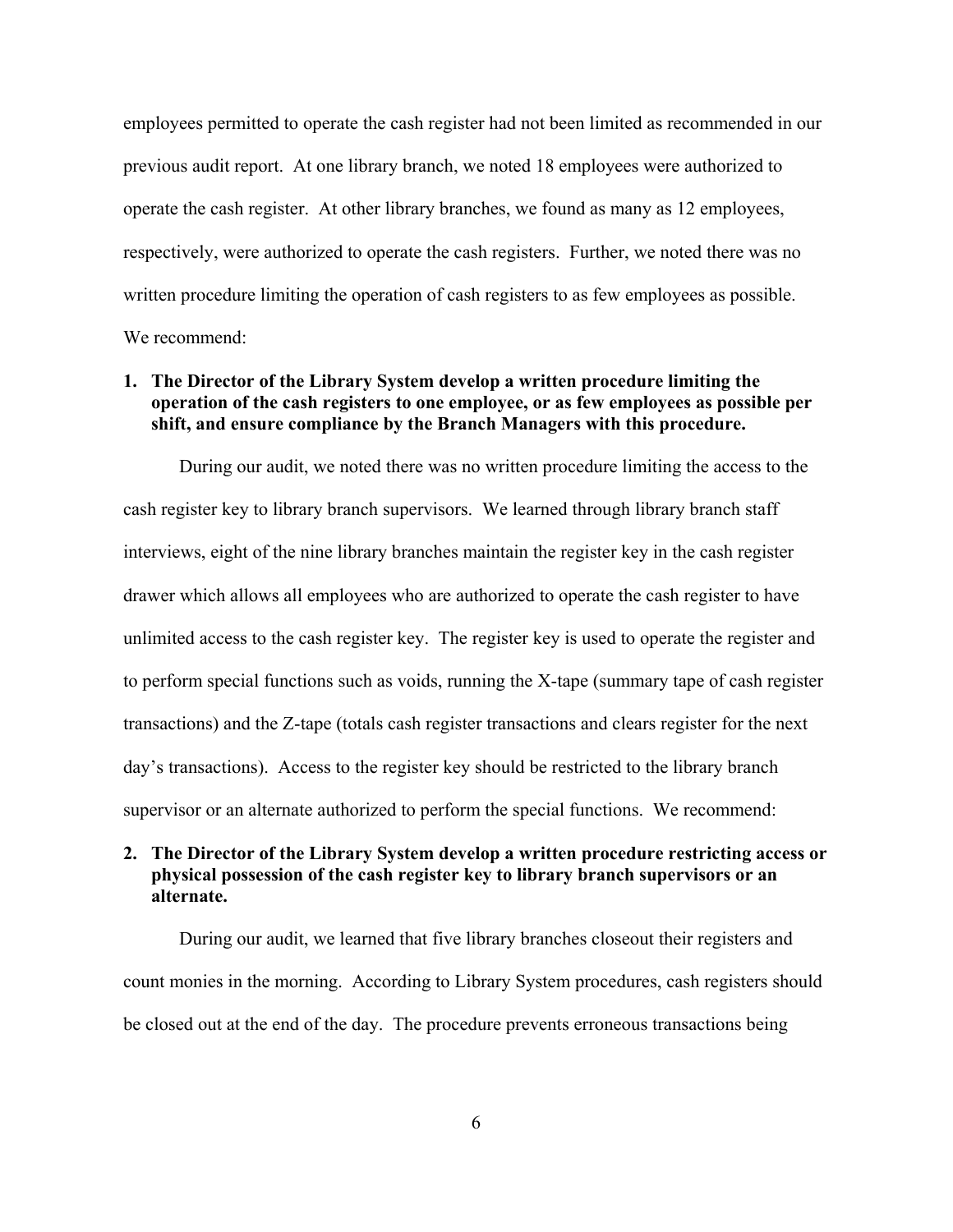recorded in the register after the business day ends and ensures a timely count of monies. We recommend:

# **3. The Branch Managers comply with Library System procedures by closing out cash registers and counting monies at the end of each day.**

We reviewed cash register journal tapes to determine if voids were being properly noted and accounted for. Of the ten items tested, three journal tapes had recorded a void. None of these voids had been properly initialed. Also, we found voids were not always recorded through the cash register but manually deleted from the register tape. To ensure proper controls over the void process, we recommend:

# **4. The Branch Managers or designee properly record all voids in the cash register, account for all voids, and initial all records.**

All monies are forwarded to the Library System's Finance Office for deposit. The monies are accompanied by a Cash Report form, which categorizes the various transactions that correspond to the cash receipts. During the course of our review, we noted there were a considerable number of mistakes made on these forms including mathematical errors and a categorization of the monies was being omitted. We reviewed 535 Cash Reports prepared during fiscal year 2003 and found 205, or 38.3% of the Cash Reports had mistakes. Additionally, there were 327 instances in which the monies were not categorized on the Report.

We also determined there is no written procedure requiring the library Branch Managers to review and initial the Cash Reports for accuracy and completeness. The Library System has a written procedure requiring that "staff persons initial the 'cash submission' box after the totals are entered". This procedure satisfies the verification of monies by two persons. We determined that that the verification requirement is only being complied with at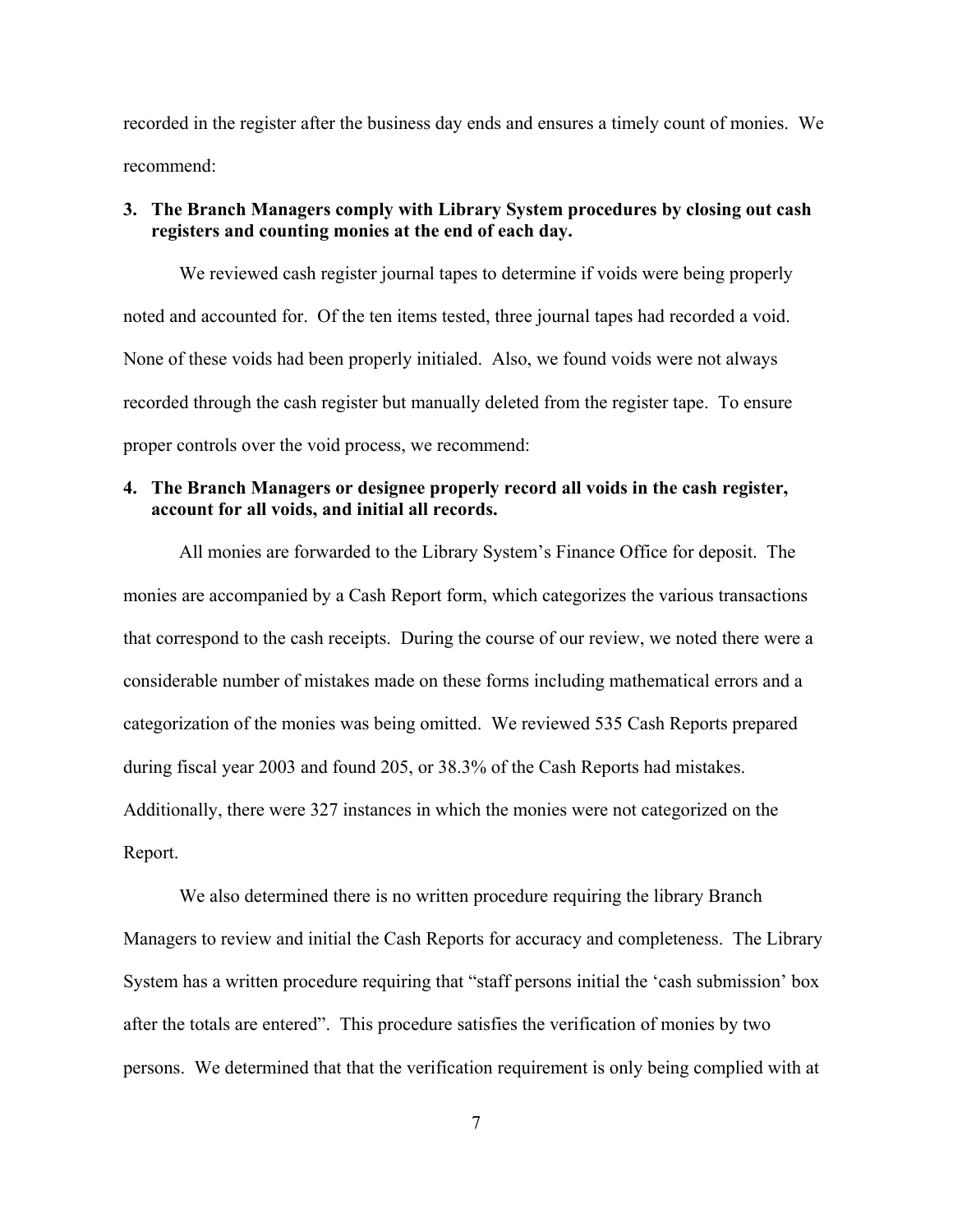a rate of 20%. In order to strengthen controls related to the depositing of cash receipts, we

recommend:

- **5. The Director of the Library System develop a written procedure requiring the Branch Managers or their designee to review Cash Reports for accuracy and completeness, and initial the Cash Reports to denote that the Cash Reports were reviewed.**
- **6. The Branch Managers ensure that Cash Reports are properly and accurately prepared and the categorization of monies to be deposited is recorded on the Cash Reports.**
- **7. The Associate Director for Branch Services, along with the Accounting Supervisor, review Cash Reports periodically to ensure Branch Managers comply with the written procedure requiring them to review Cash Reports.**

During our review of the Cash Reports, we tested for discrepancies between the cash

register records and the monies that were actually in the cash drawer and submitted to the

Finance Office for deposit. We found differences between the cash register records and the

actual cash drawer amount in 259 instances or 48.4%. Library branch staff did not provide

proper explanations for these overages and shortages, and explanations at times were not

written in a serious manner. Additionally, the Finance Office does not investigate these

discrepancies in detail. In order to strengthen cash controls, we recommend:

**8. The Branch Managers adequately explain all cash overages or shortages.** 

# **9. The Finance Office, Accounting Supervisor thoroughly investigate differences between the cash register's balance and the amount actually submitted for deposit by the Library Branch.**

 We learned through library branch staff interviews, five library branches do not maintain cash register X-tapes that are run at the end of the day. We found there is no written procedure requiring the library branches to maintain the X-tapes, however, some library branches maintain them for three years or more. Overall, we found 328 X-tapes, or 61.3%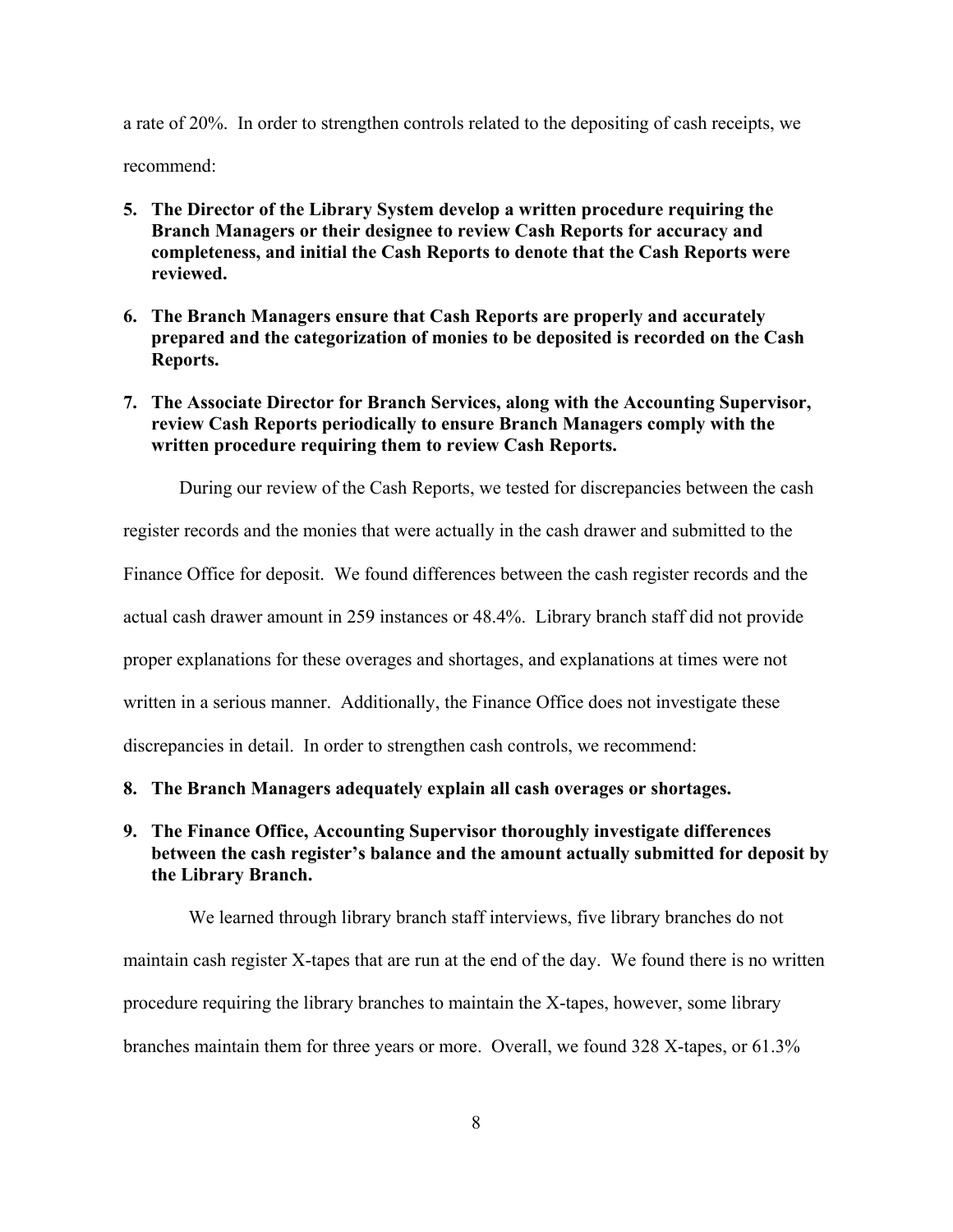were not available for review. These tapes are important for recordation and comparison purposes. We recommend:

### **10. The Director of the Library System develop a procedure requiring the Branch Managers to maintain the cash register X-tapes for a minimum of three years.**

#### Collection Transmittal

 During our audit, we learned there was no written procedure concerning the verification of library branch collections to amounts deposited at the bank by the Finance Office. We note that the Accounting Supervisor does reconcile deposits to bank records. To ensure accurate recordation of collections and deposits, we recommend:

### **11. The Director of the Library System develop a procedure which requires a staff member independent of the receipt or cash handling to verify all revenues collected to deposit amounts. This verification should be documented.**

During the review of the Cash Reports, we tested the timeliness of cash receipts being forwarded to the Finance Office for deposit. We used three days as a reasonable timeframe to deposit funds, and found 236 instances out of 524, or 45.0%, where deposits were in excess of three days. In one case, we found that cash receipts were deposited in 13 days. All deposits should be made within three days, or at minimum once a week for amounts less than \$50. In an effort to strengthen cash controls, we recommend:

### **12. The Branch Managers submit cash receipts to the Finance Office for deposit in a timely manner.**

During our review, we learned that branch managers do not receive any financial reports from the Library System's Finance Office. In an effort to strengthen internal controls over revenues collected at the library branch level, the library branch staff should determine, on a monthly basis, whether all collections transmitted by them to the Finance Office are properly recorded. We recommend: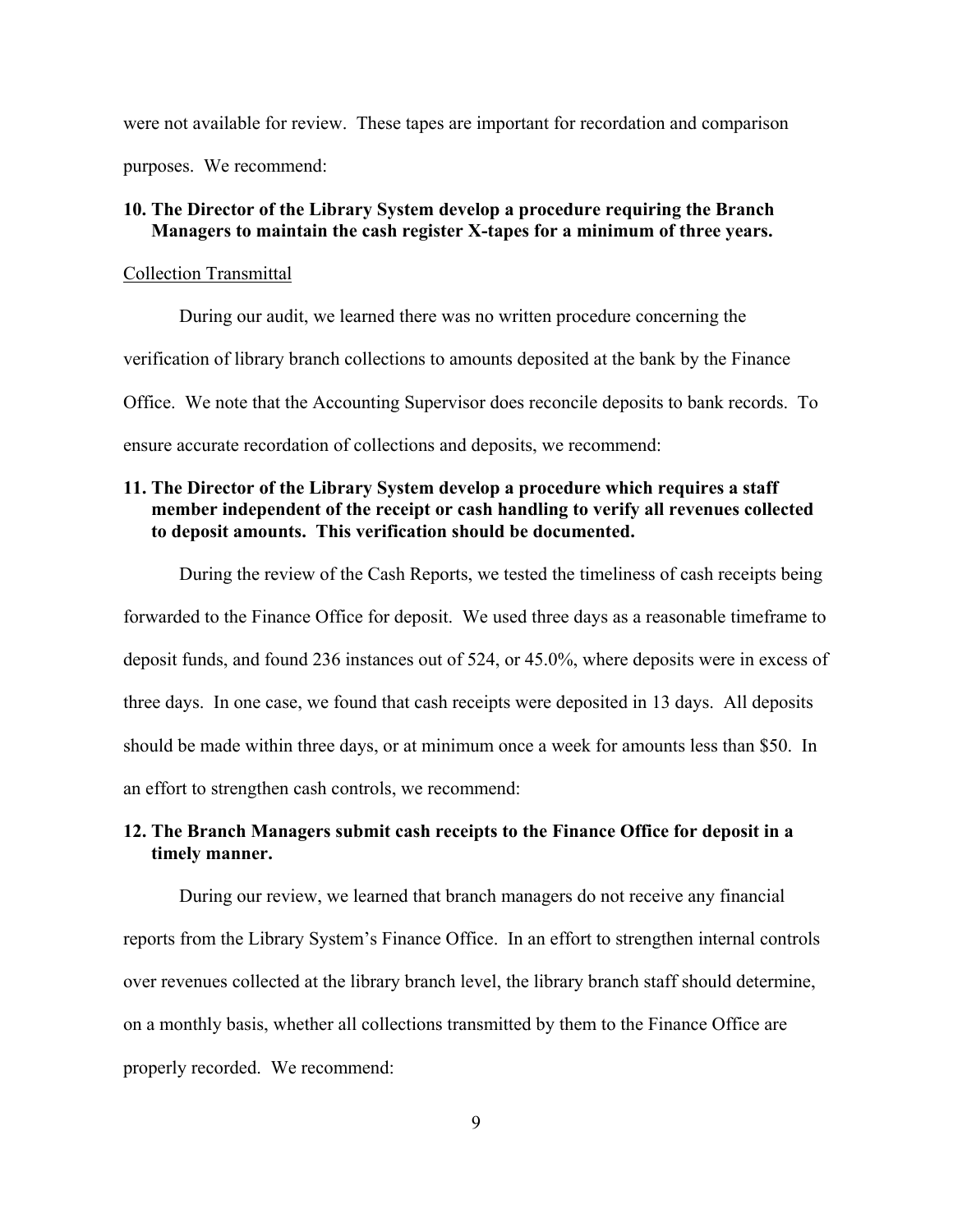- **13. The Director of the Library System establish a written procedure requiring the Library System's Finance Office to supply the library branches with monthly financial reports generated from the financial system which reflect revenue collections.**
- **14. The Director of the Library System instruct Branch Managers to reconcile the Cash Report copies to the financial reports supplied by the Library System's Finance Office, and to report any discrepancies to the Director of the Library System or a designee for investigation and appropriate action.**

### Donated Books

The library branches often receive donated books that are to be sold at discounted prices usually via the book cart. We determined that no inventory controls are in place and no running balance of books sold is being kept. In order to maintain control over donated books and their subsequent sale, we recommend:

# **15. The Branch Managers maintain an accurate inventory count of all books donated to the various branches.**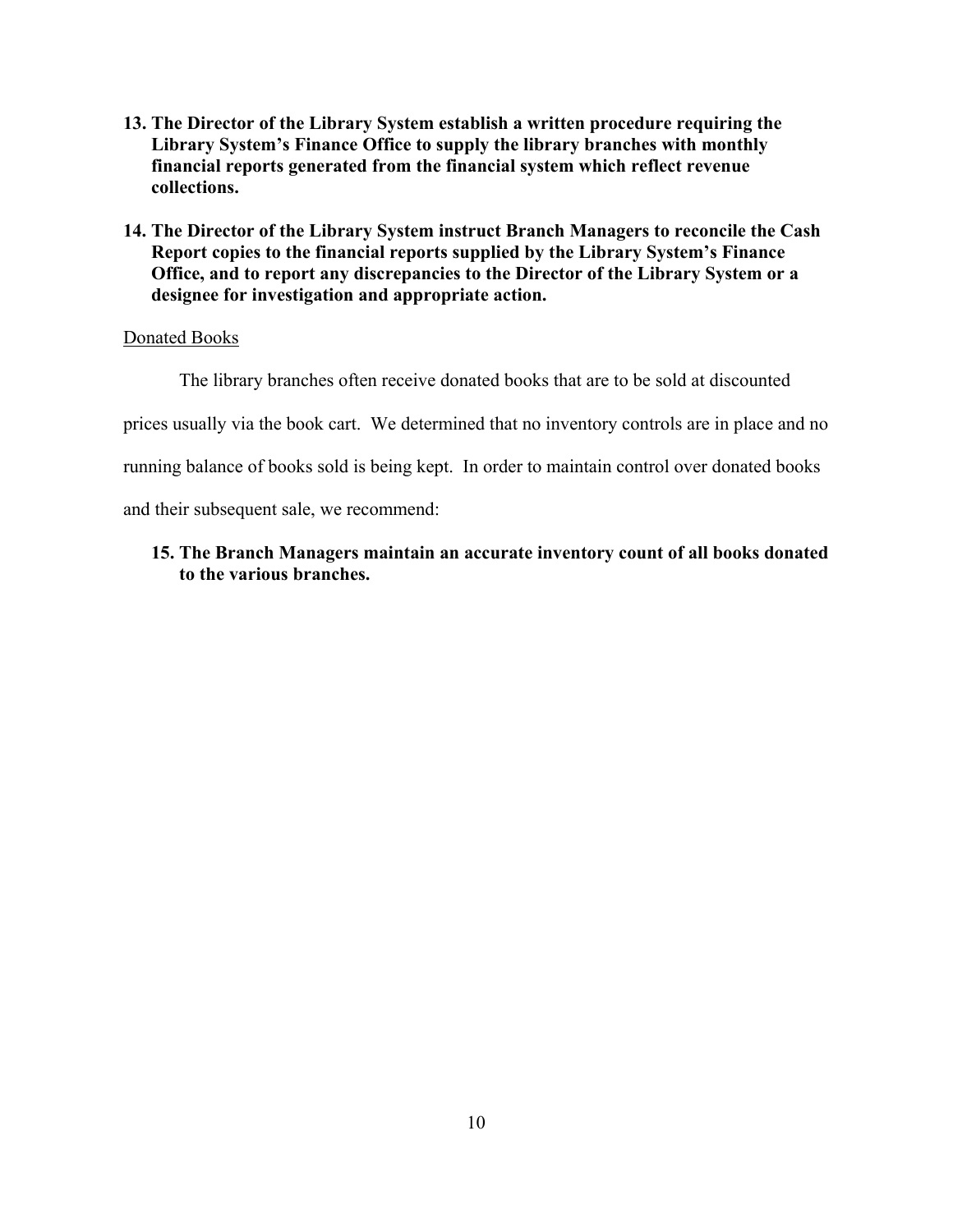#### **CHAPTER 2**

### **PURCHASING FUNCTION**

#### **INTRODUCTION AND SCOPE**

The Library System's Administrative Services Division is responsible for the purchasing function. All purchases are requested through the purchasing office except for books and library materials for the branches. Library System units and branches submit verbal and written requests for purchases. Items and services are acquired through purchase orders, blanket purchase orders, credit card and petty cash purchases. In fiscal year 2003, the Library System issued 652 purchase orders and blanket purchase orders.

 During our audit we reviewed the purchasing procedures and process for adequacy and completeness. We reviewed purchasing records and financial records for adequacy and accuracy.

#### **FINDINGS, COMMENTS AND RECOMMENDATIONS**

#### Purchasing Process

During our audit of the purchasing function, we learned that only one person performs the purchasing function which includes obtaining quotes, analyzing quotes, preparing purchase orders or blanket purchase orders, and maintaining files and records. No other staff member is specifically assigned or trained to perform the purchasing function. Another Library System staff member should be trained to carry out the purchasing function to ensure that this function is continuous in the event the current staff member retires or becomes ill for an extended period. Furthermore, the current purchasing function workload is also quite extensive for one staff member. We recommend: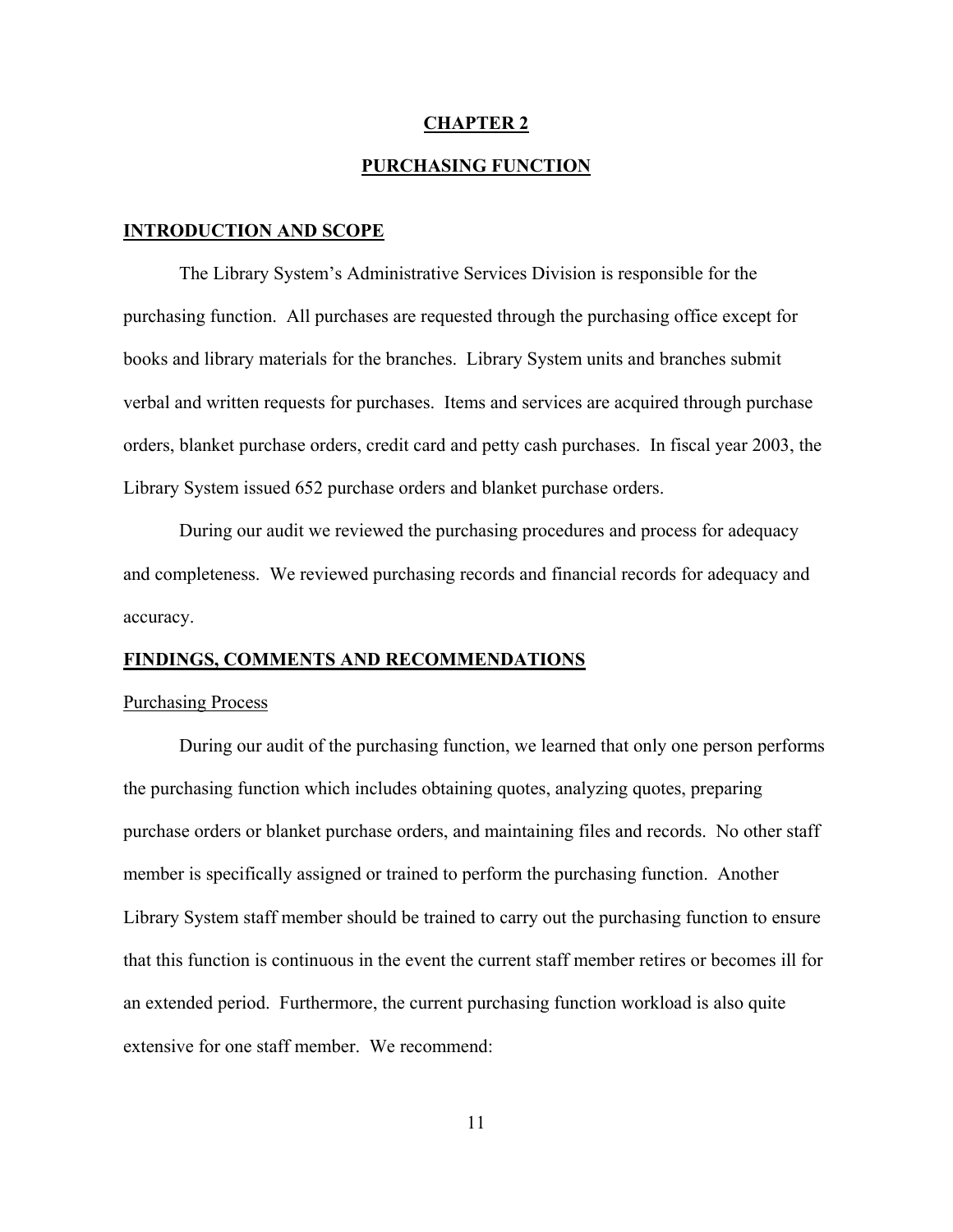**1. The Director of the Library System train another staff member in performing the purchasing function. This staff member should be assigned to the purchasing office to assist in performing purchasing activities on at least a part-time basis. The Director should consider hiring additional staff to support the purchasing function.** 

 The staff member who performs the purchasing function enters the purchase orders into the financial system, which encumbers the funds at that time. The staff member receives and reviews invoices for accuracy and submits the invoices (once approved by management) to the Finance Office for payment. The checks are prepared by the Finance Office and sent to the purchasing office to obtain signatures on checks. The Finance Office mails the payments. From our review of the purchasing function, one individual should not perform all these duties and the purchasing process steps discussed in the previous paragraph. The duties should be segregated between different staff and different offices. We recommend:

**2. The Director of the Library System segregate the purchasing duties and financial processing steps for purchases so that no one or two persons are performing all the functions. Again, the Director should consider hiring additional staff to support the purchasing function.** 

Documentation maintained by the purchasing office for purchases includes the requests for purchase, price comparison sheet, purchase order, and any specific contract or agreement. During our review of the purchasing records, we found that purchase order documentation is not maintained together for each purchase order. Purchase orders are maintained in one file, price comparison sheets are in another file, and contracts or agreements are normally in a separate location. All corresponding documentation related to a purchase order should be maintained together. We recommend:

### **3. The head of the Administrative Services Division maintain all corresponding documentation together for each purchase order/blanket purchase order.**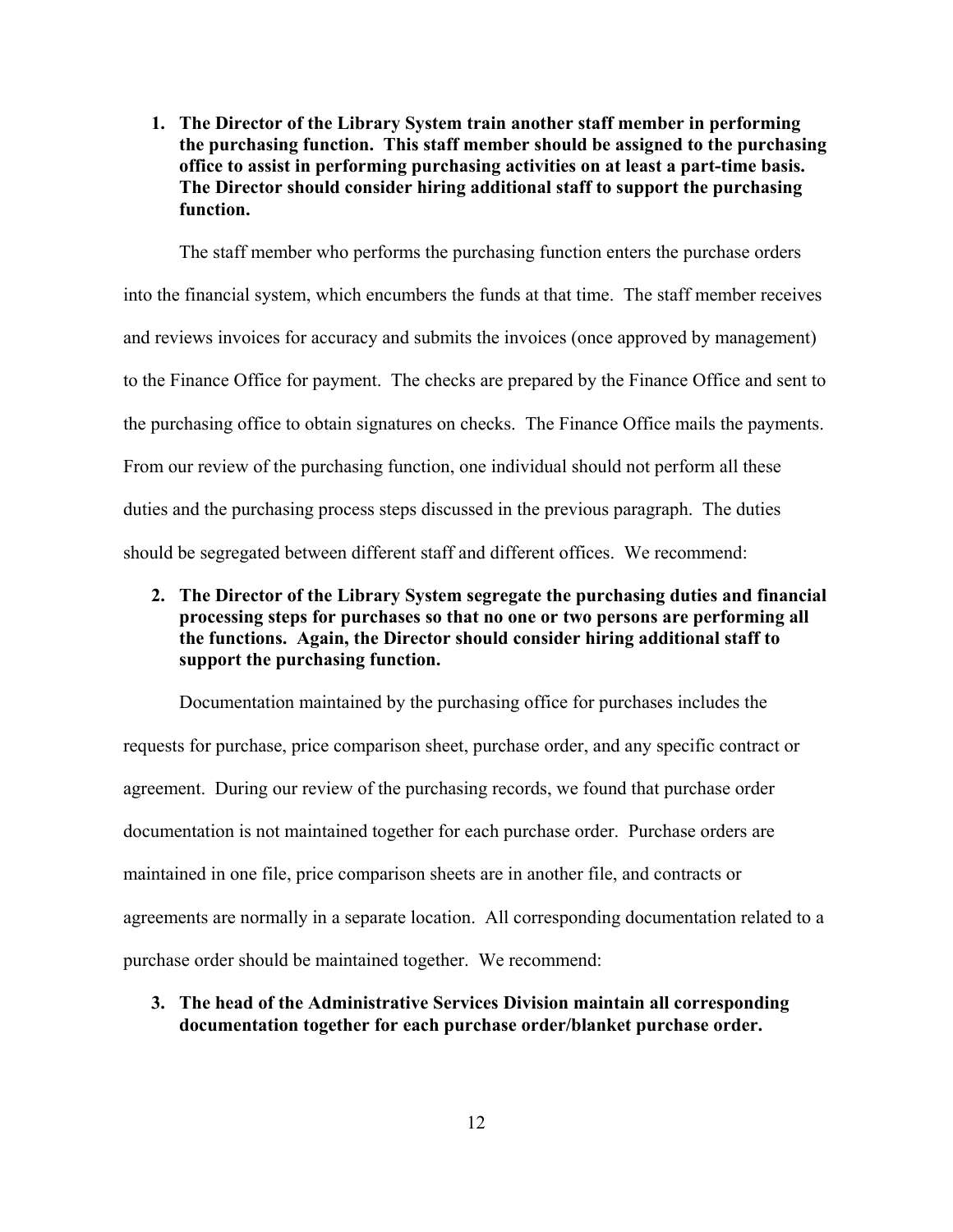We learned that the Finance Office does not receive a copy of purchases orders until the invoice has been received and forwarded to the Finance Office. Once a purchase order has been established, a copy should be forwarded to the Finance Office. Although this is required in the purchasing procedures, we determined this was not being done. We recommend:

#### **4. The Director of the Library System take steps to ensure that purchase orders are forwarded to the Finance Office as stipulated in the purchasing procedures.**

During our review of purchase orders, we could not locate a price comparison sheet for many purchases. We reviewed 37 purchase orders and were unable to locate the price comparison sheets for 22 purchases, or 59.5%. We further note that there were only 111 price comparison sheets, or 17.0%, on file for 652 purchase orders. We also could not locate the awarded vendor quote for 10 of the 37 purchases. According to Library System procedures, price comparison sheets should be completed for purchases to document the quotes provided and support the selection of the vendor that best met the price and item specifications. We recommend:

# **5. The head of the Administrative Services Division periodically review purchasing records to ensure that a price comparison sheet is completed for each purchase.**

Since price comparison sheets and quotes were unavailable, we were unable to determine what type of quotes were received (written or verbal). From our review of the purchasing procedures, there is no specific written limit established as to when verbal or written quotes should be obtained. Library System staff informed us that written quotes should be obtained for purchases of \$1,000 or more. We also learned that written requests for purchases are not maintained on file. Requests should be documented to show who requested the purchase and who approved the initial request. Purchasing procedures should include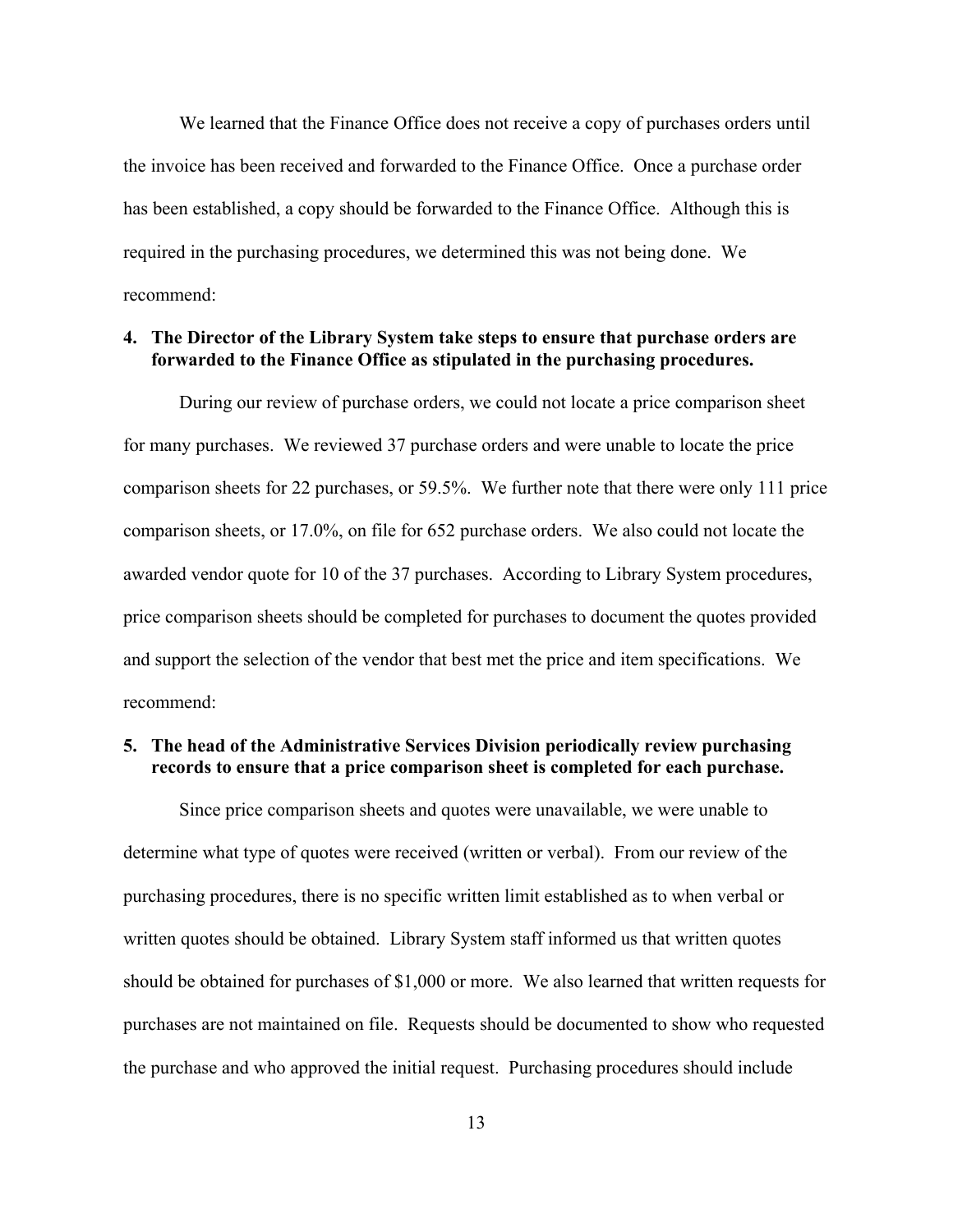these guidelines to ensure that adequate documentation is maintained to support each purchase. We recommend:

# **6. The Director of the Library System revise the purchasing procedures to provide dollar thresholds for verbal and written quotes. The procedures should also include that requests for purchases be documented and maintained in the purchasing records.**

 The Library System uses blanket purchase orders (BPO) to purchase various items and services. We reviewed the documentation for 15 blanket purchase orders and could not locate the contracts or agreements for 11, or 73.3% of the BPO's tested. We determined that many BPO's that expired were renewed from the prior year. Once a BPO expires, new quotes need to be obtained according to Library System procedures. We also noted that BPO's were established for services such as trash removal, landscaping, custodial services, and photocopier leases. These types of purchases should be written as formal agreements that protect the Library System and specify the services provided. We recommend:

- **7. The Director of the Library System require that when blanket purchase orders are renewed, new quotes are obtained and blanket purchase orders are supported by a formal document, written quote, agreement or contract.**
- **8. The Director of the Library System require formal written agreements/contracts for purchases of specific services that are to be provided on a constant stipulated basis.**

 During our review of purchase orders and BPO's, we noted that they were not written in detail specifying the service or item being purchased. Written quotes, contracts, purchase orders or agreements need to be available to support what is being purchased. These documents need to be specific detailing what the vendor should provide. The Library System lends itself vulnerable to losses when a vendor does not adequately provide services and there are not support documents detailing the purchase requirements and specifications. We recommend: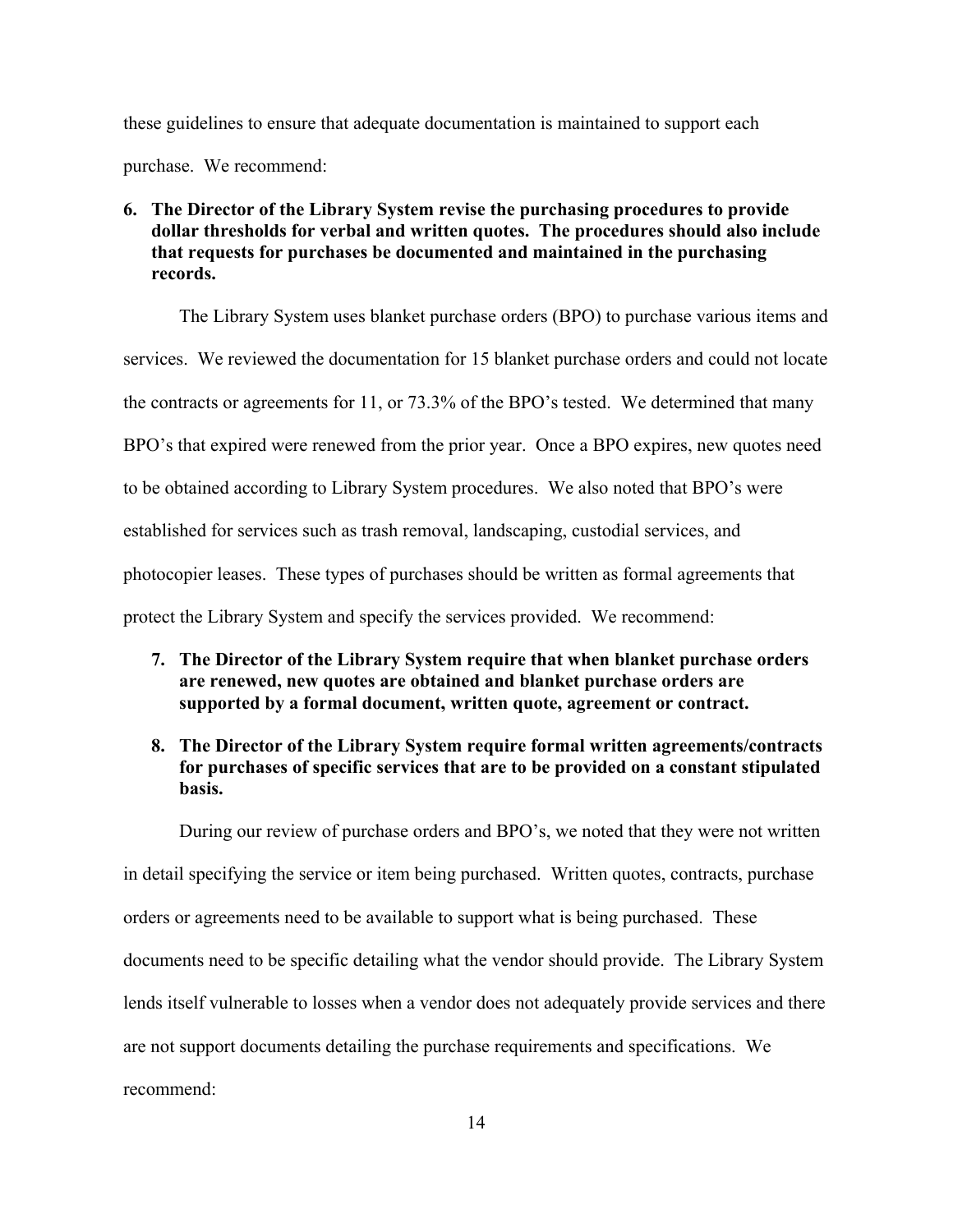**9. The Director of the Library System require that purchase orders provide specific detail as to the items or services being purchased and/or reference to specific quotes, agreements or contracts.** 

 The purchasing office maintains an Internal Purchase Order Numbers log that lists purchases by purchase order number, vendor, service or item, amount purchased, when paid, and other data. From our review of this log, we noted that 23.3% (152 out of 652) of the purchases were completed in June. We also noted that purchases are made well past the end of the fiscal year but paid out of the prior fiscal year funds. We questioned Library System staff regarding the cut off point for purchases at the end of a fiscal year. We were told different cut off dates by staff and found that invoices were received in August for purchases made after June and paid out of prior year funds.

Under general acceptable accounting principles, purchases should not be made after the fiscal year end. Purchases can be made prior to year-end with funds being encumbered and service provided after year-end. We recommend:

# **10. The Director of the Library System establish, according to general acceptable accounting principles, specific procedures and purchase deadlines as to when purchases can be made at year end and when those purchases can be paid out of the current fiscal year's funds.**

### **11. The head of the Administrative Services Division review year end purchases to ensure that staff comply with the purchasing deadline established by the Director.**

 During our audit, we reviewed the credit card procurement process. Credit cards are only assigned to the Library System's Director and the Associate Directors, and mainly used for travel and conferences. We learned that a credit card may be provided to another Library System staff member in the near future. From our review, we found that the procedures do not specifically state what can and cannot be purchased with the credit cards, that quotes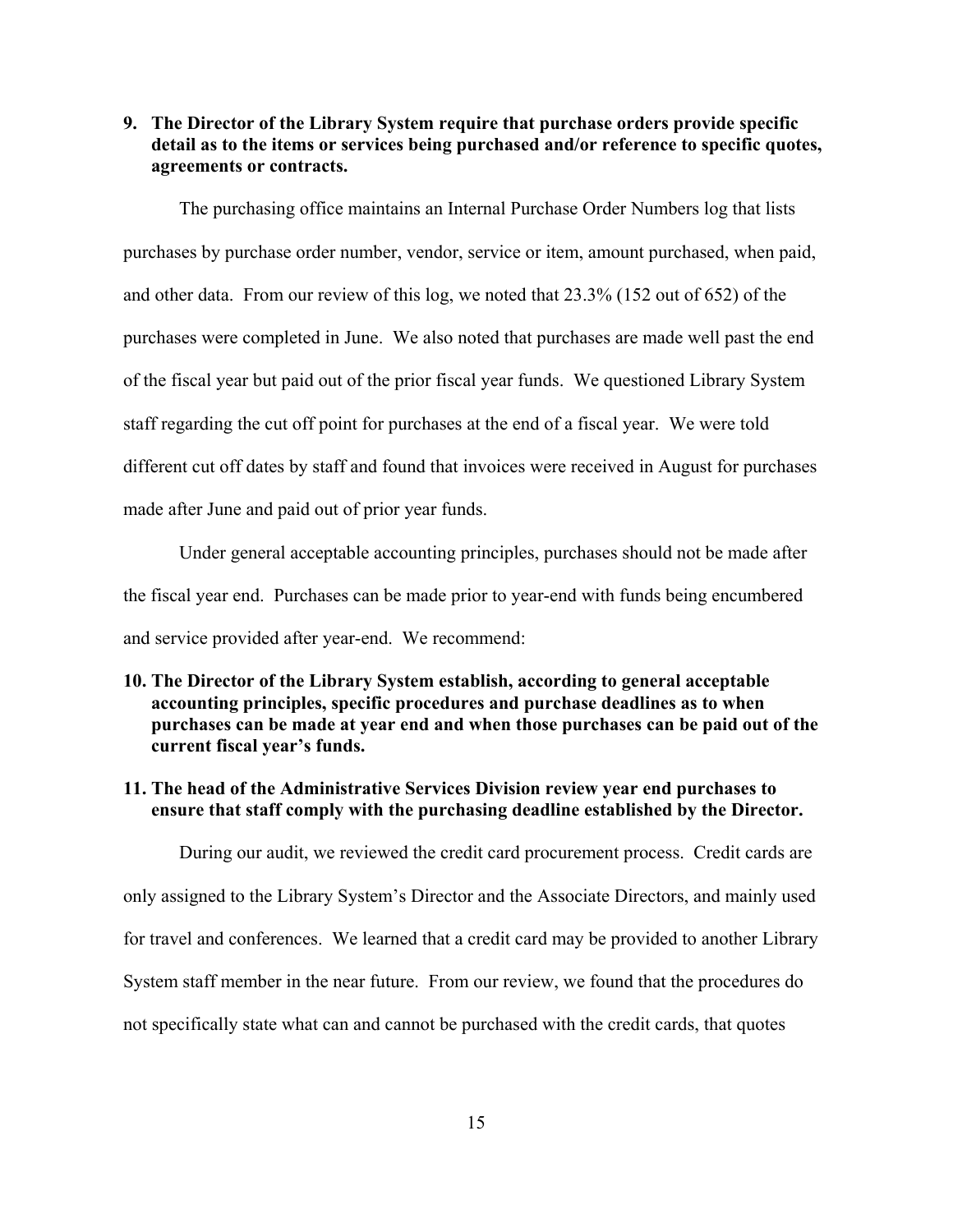should be obtained when possible, who should approve purchases, who monitors purchases and approves payments, and how incorrect charges should be rectified. We recommend:

# **12. The Director of the Library System revise the credit card program procedures to include directions regarding allowable purchases; obtaining quotes; who authorizes purchases, monitors purchases and approves payments; and rectifying incorrect charges.**

#### Monitoring Process

During our audit, we discussed with Library System staff what steps were taken to monitor costs. The head of the Administrative Services Division receives a monthly report from the Finance Office that lists the year-to-date expenditures for each account, the amount budgeted and the current balance. However, the report does not show the encumbrances to date. The head of the Administrative Services Division receives an encumbrance list periodically from the Finance Office. Listing the encumbrance data on the monthly report would provide more information to adequately control, monitor and maintain expenditures. This data provides management with adequate information to prevent over-expenditures and exceeding the approved budget. We recommend:

# **13. The head of the Administrative Services Division request the Accounting Supervisor to include encumbrances in the monthly expenditure report.**

 According to the Accounting Supervisor, the financial data processing system provides various reports for monitoring expenses such as a purchase order register, a statement of revenue and expenses, a report of expenditures by vendor, and various other reports. The Accounting Supervisor can also design other reports by selecting specific data fields from the accounting system and by specific time periods. Some of the reports maintained by the purchasing staff member are duplicative of the reports that can be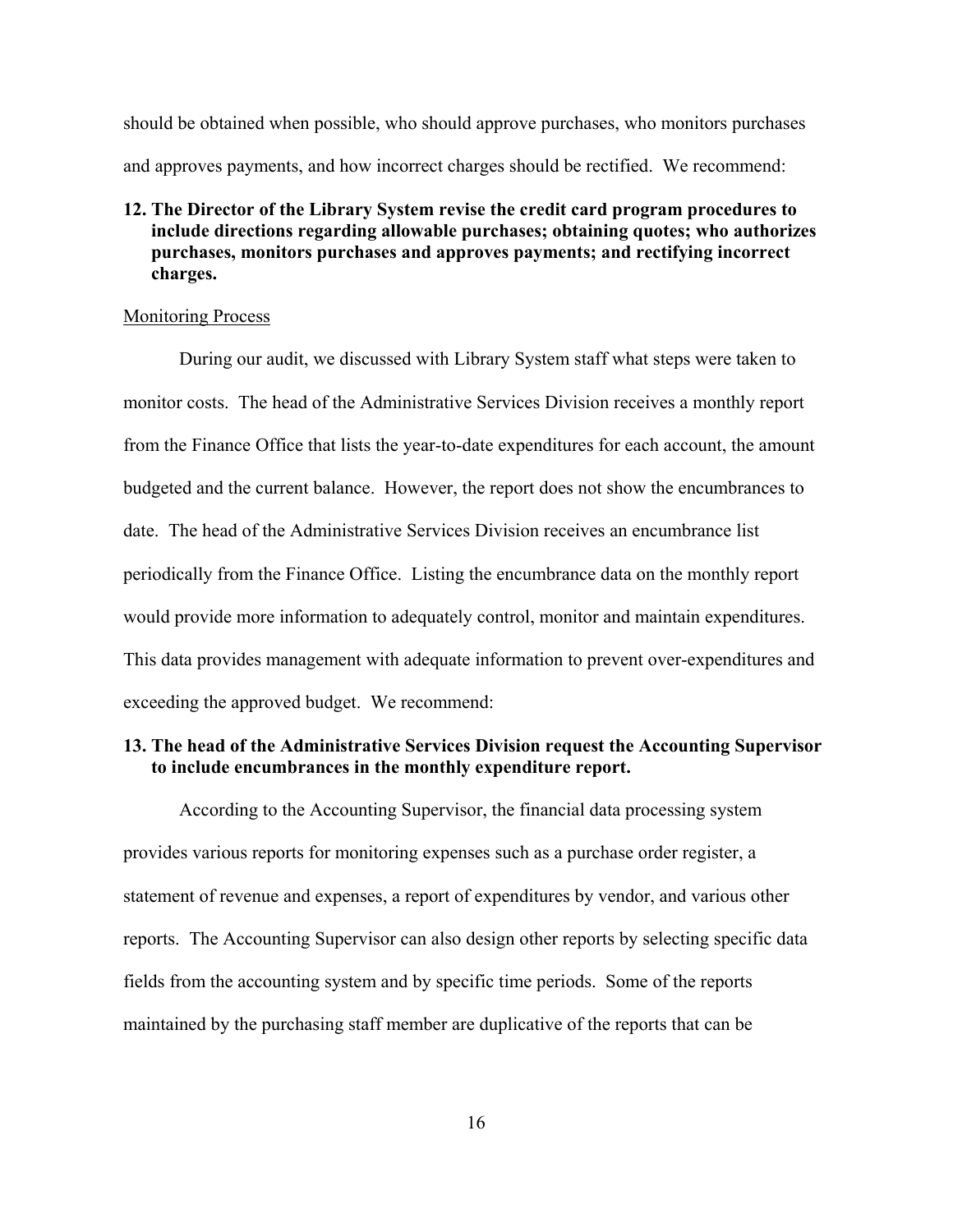generated from the system such as a check register and purchase order register. To eliminate duplicative efforts by the purchasing staff, we recommend:

# **14. The Director of the Library System determine what purchasing records or logs can be replaced with reports generated by the financial system.**

We also learned from the Accounting Supervisor that the accounting system does not

flag possible duplicate payments. The accounts payable unit has no monitoring system for

payments to ensure that there are no duplicate payments. We recommend:

**15. The Director of the Library System have the financial system enhanced to flag payments that may be duplicate. A report should be generated and reviewed to determine there are no duplicate payments.**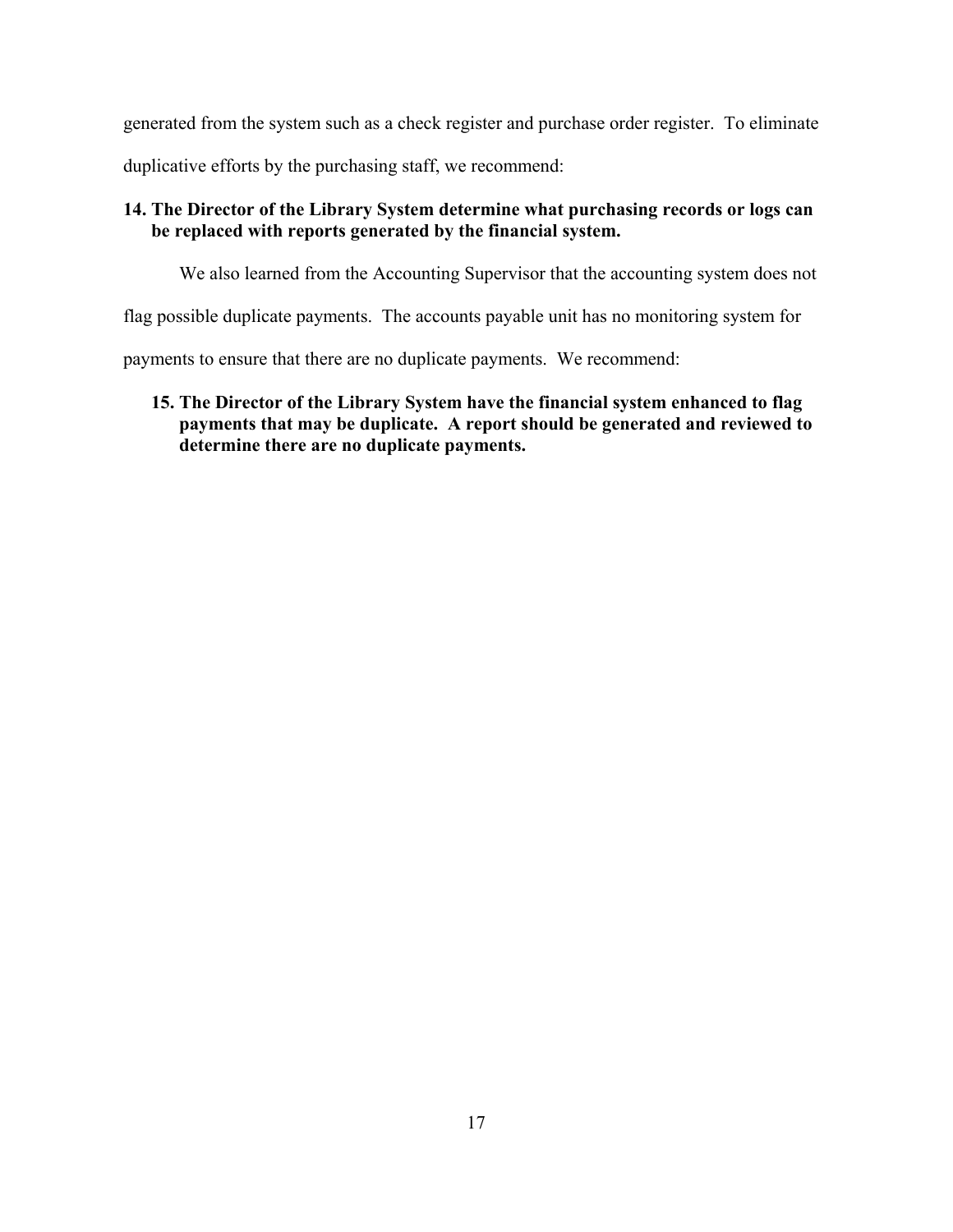#### **CHAPTER 3**

#### **DATA PROCESSING**

#### **INTRODUCTION AND SCOPE**

 The Library System uses custom software applications for their book circulation, payroll function, personnel function, web sites, mail service, accounting function, library card member records and other services. The software applications include GEAC Plus, WordPerfect Office 2002, Netterm 4.3, Symantec Client Security 2.0, MS Office 2000 and various server software applications. The computer hardware and software applications are maintained by a Library System staff member and minimally by contractors.

 During our audit, we reviewed the adequacy of technical support, data processing security, software and equipment replacement, restoration and fire protection, and data file maintenance.

### **FINDINGS, COMMENTS AND RECOMMENDATIONS**

 The Library System has procedures regarding the System's E-mail, internet and voice mail services that cover personal use, password security, and the use of the services. Staff have been required to read the procedures and sign that they have read and fully understand the requirements.

 During our audit, we learned that there are no specific written procedures covering the use of personal computers and software applications, allowable uses, and confidentiality of data files and records. Although Library System staff stated that employees are aware of how the systems and software applications are to be used, it is necessary that staff acknowledge in writing their understanding of the policies and procedures. We also learned that employees have not been required to read and sign a record indicating they understand the confidentiality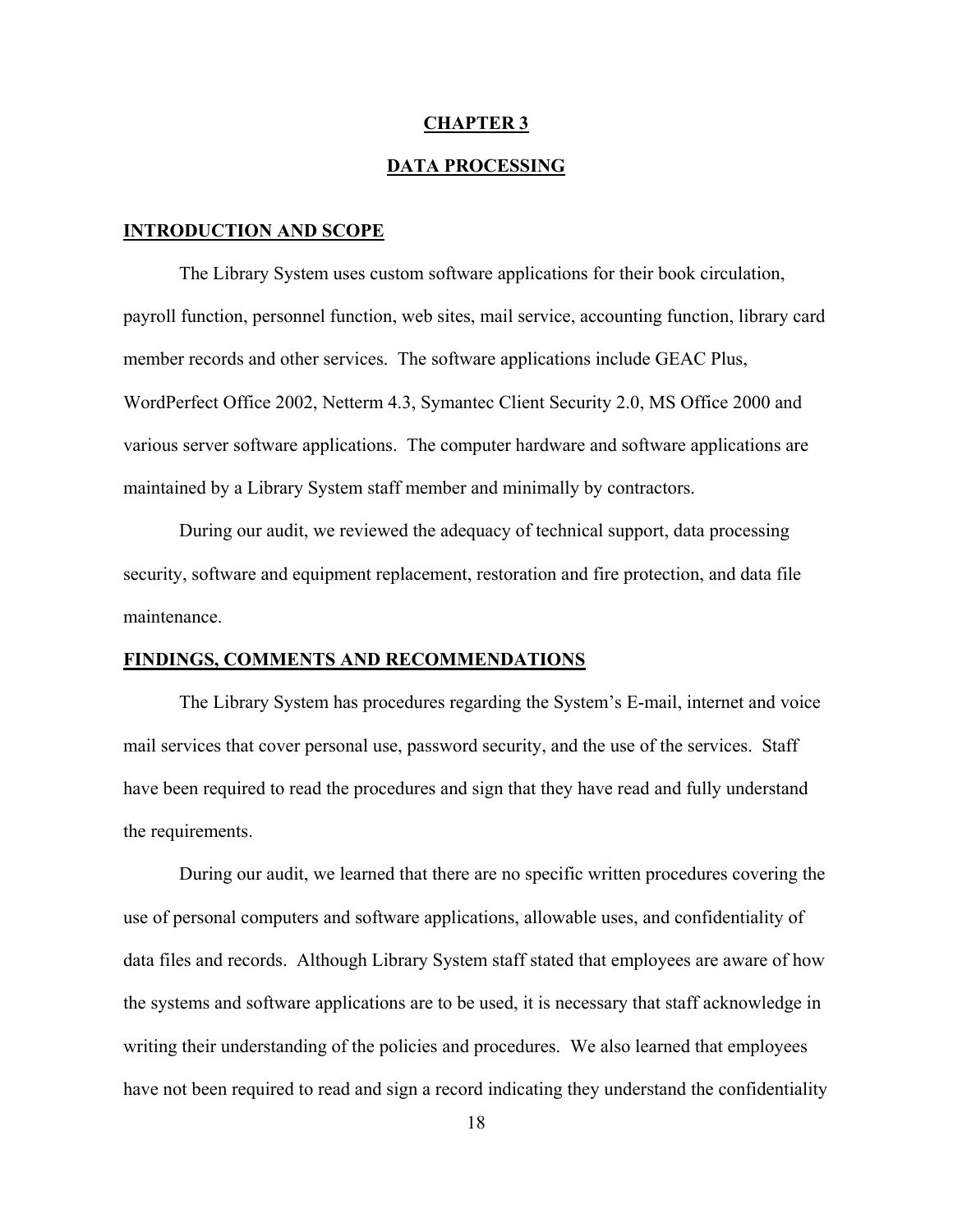restrictions contained in Section 10-616 of the State Government Article of the Annotated Code of Maryland. Although Library System staff are aware of the confidentiality of data/files and the use of systems, staff need to acknowledge this confidentiality. We recommend:

**1. The Director of the Library System revise the procedures regarding the use of all personal computers and software applications, the allowable uses of processing systems, the confidentiality of data files and records, and require staff to sign an acknowledgement of the confidentiality restrictions contained in Section 10-616 of the State Government Article of the Annotated Code of Maryland.** 

 The Library System's main computer hardware and software applications are located in the Administrative Office in the Hyattsville Branch Library, the Largo Government Center (LGC) building, and the Largo/Kettering Branch Library. Computer hardware for the Library System's main software applications at the LGC are in a climate controlled environment with fire protection. The Largo/Kettering Branch Library has fire protection for the computer hardware and cataloging/circulation software applications. The Library System's computer hardware and software applications for human resources and financial activities, however, are not protected at the Administrative Office, and if destroyed, would have a significant impact on their operations. We recommend:

# **2. The Director of the Library System take steps to install fire detection and suppression systems, and moisture detectors (where applicable) in unprotected areas where computer hardware is housed.**

We also determined that written procedures do not include steps for staff to follow in the event of fire or other incidents at locations housing computer hardware for protecting equipment, data files and documentation, and for ensuring the safety of staff. We recommend: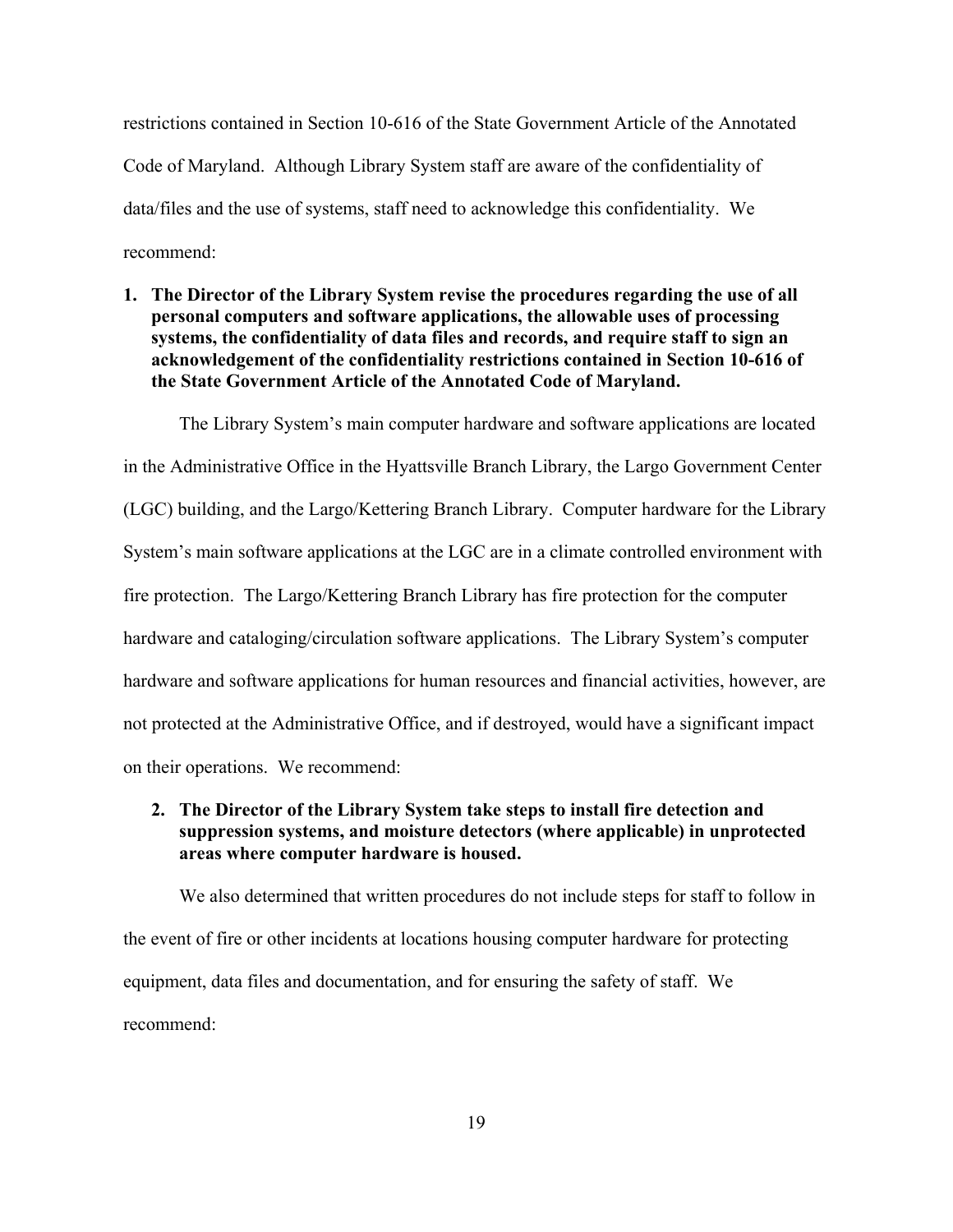**3. The Director of the Library System develop written procedures for staff to follow in the event of fire or other incident at agency locations housing computer hardware. The procedures should include methods for protecting equipment, data files, and documentation and for ensuring the safety of staff.** 

During our audit, we learned that data and files are backed up nightly for the Library

System's major software applications. Staff have also been advised to periodically back-up

their files on personal computers. Back-up procedures are currently not documented. We

recommend:

**4. The Director of the Library System develop written procedures which require computer system users to prepare back-up copies of their files and to store them in locations different from where the originals are kept. The procedures should specify the desired frequency of producing back-up copies, and identify the location(s) where they should be stored.** 

The Library System has various levels of access codes and passwords for their main computer systems. Division heads and the staff member responsible for maintaining the computer systems periodically change the codes and passwords. Library System staff have also been advised by administration to periodically change their codes and passwords. Library System staff stated that there is no written policy on how frequently to revise codes and passwords. We recommend:

# **5. The Director of the Library System develop a written policy requiring that passwords assigned to staff for computer systems are changed at specific time intervals and that passwords are kept confidential.**

 During our audit, we learned that there is only one staff person who is responsible for maintaining the Library System's computer hardware and software applications. While the current staff member is very knowledgeable and well trained, we consider this reliance upon a single trained resource to be detrimental to the long-range efficiency of the Library System functions. We recommend: